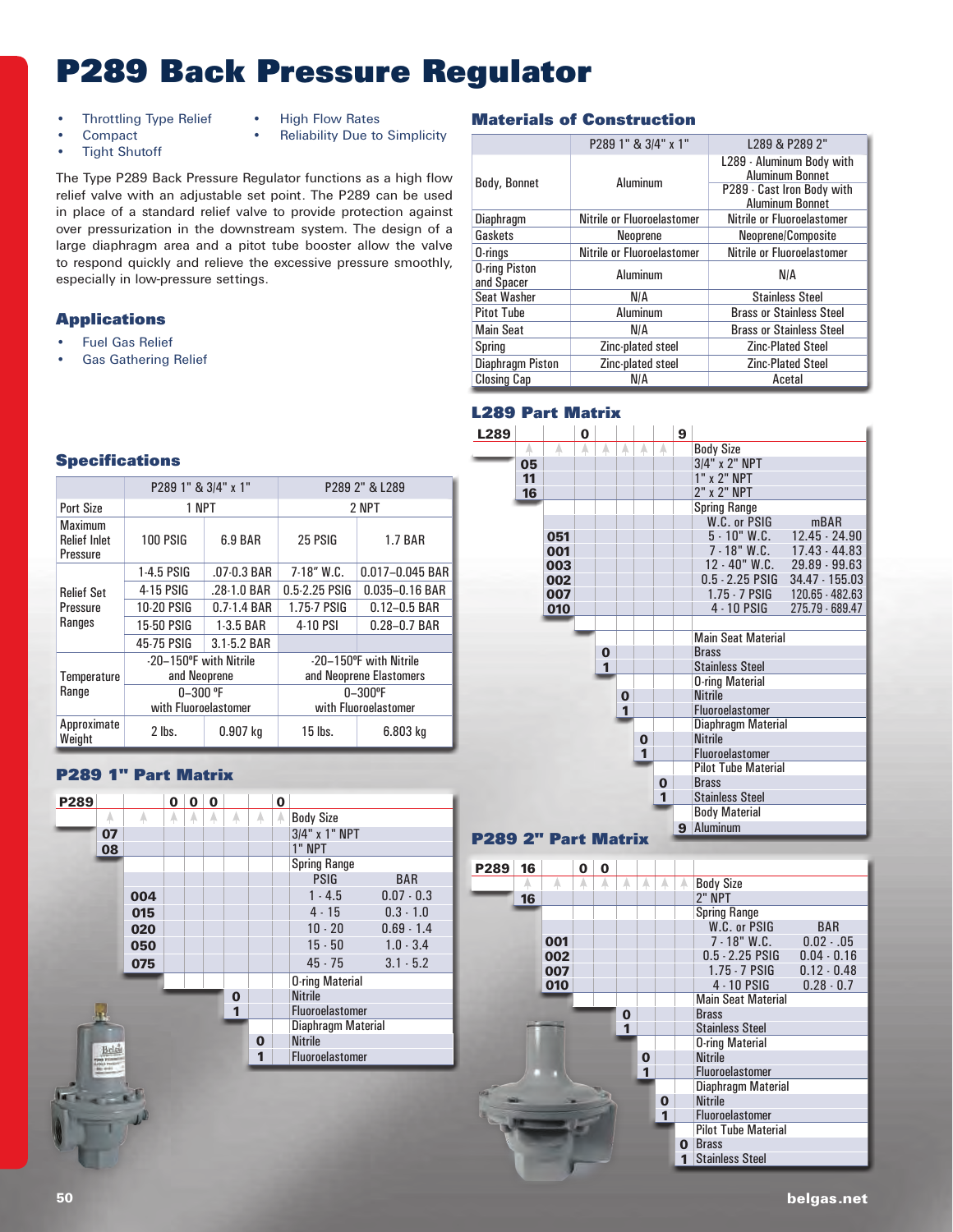#### **P289 1" Parts**

| Item            | <b>Description</b>                    |                                                 | Oty.           | <b>Part Number</b> |
|-----------------|---------------------------------------|-------------------------------------------------|----------------|--------------------|
| 1               | <b>Adjusting Screw, Plated Steel</b>  |                                                 | 1              | 648-487-000        |
| $\overline{2}$  | <b>Hex Nut, Plated Steel</b>          |                                                 | $\overline{1}$ | 634-154-000        |
| $\overline{3}$  |                                       | Spring Guide, plated steel                      | 1              | 626-079-000        |
|                 |                                       | 1-4.5 PSIG (0.1-0.3 BAR), Pink                  |                | 655-688-000        |
|                 |                                       | 4-15 PSIG (0.3-1 BAR), Red                      |                | 655-689-000        |
| 4               | <b>Spring</b>                         | 10-20 PSIG (0.7-1.4 BAR), Silver                | $\mathbf{1}$   | 655-676-000        |
|                 |                                       | 15-50 PSIG (1-3.4 BAR),                         |                | 655-690-000        |
|                 |                                       | & 45-75 PSIG (3.1-5.2 BAR), Green               |                |                    |
| 5               |                                       | <b>Piston Retainer, Plated Steel</b>            | 1              | 643-191-000        |
|                 |                                       | <b>Plated Steel (All Output Pressures other</b> |                | 637-306-000        |
| 6               | Piston,                               | than 45-75 PSIG)                                | $\mathbf{1}$   |                    |
|                 |                                       | Range 45-75 PSIG                                |                | 637-319-000        |
| 7               | <b>Diaphragm</b>                      | P289 1" Nitrile                                 | 1              | 600-497-000        |
|                 |                                       | P289 1" Fluoroelastomer                         |                | 600-497-001        |
| 8               | <b>Stem Guide Assembly</b>            |                                                 | $\overline{1}$ | 814-014-000        |
| 9               | <b>Pipe Plug, Plated Steel</b>        |                                                 | 1              | 639-099-000        |
| 10              |                                       | <b>Spacer Tube, Stainless Steel</b>             | 1              | 654-178-000        |
| 11              | $0$ -ring                             | <b>Nitrile</b>                                  | $\overline{2}$ | 649-000-003        |
|                 |                                       | <b>Fluoroelastomer</b>                          |                | 649-000-343        |
| 12              | <b>Pitot Tube, Aluminum</b>           |                                                 | $\overline{1}$ | 660-051-000        |
| $\overline{13}$ | <b>Retaining Ring, plated steel</b>   |                                                 | 1              | 644-051-000        |
| 14              | <b>Screen, Stainless Steel</b>        |                                                 | 1              | 647-018-000        |
| 15              | <b>Gasket, Neoprene</b>               |                                                 | 1              | 624-063-000        |
| 16              | Body, Aluminum, 1" NPT                |                                                 | 1              | 664-295-000        |
|                 |                                       | Body, Aluminum, 3/4" x 1" NPT                   |                | 664-386-000        |
| 17              | $0$ -ring                             | <b>Nitrile</b>                                  | $\mathbf{1}$   | 649-293-000        |
|                 |                                       | <b>Fluoroelastomer</b>                          |                | 649-293-001        |
| 18              | <b>O-ring Spacer, Aluminum</b>        |                                                 | $\overline{1}$ | 654-177-000        |
| 19              |                                       | <b>O-ring Piston, Aluminum</b>                  | 1              | 637-311-000        |
| $\overline{20}$ | <b>Machine Screw, Stainless Steel</b> |                                                 | $\overline{2}$ | 648-488-000        |
| $\overline{21}$ | Gasket, Composite                     |                                                 | $\overline{2}$ | 624-062-000        |
| 22              | <b>Machine Screw</b>                  |                                                 | 8              | 648-466-005        |
| $\overline{23}$ | <b>Washer, Steel</b>                  |                                                 | 1              | 662-204-000        |
| 24              | <b>Hex Nut, Plated Steel</b>          |                                                 | 1              | 634-162-000        |
| 25              | <b>Bonnet, Aluminum</b>               |                                                 | 1              | 604-221-000        |





|                     | <b>Kit Includes</b>                     | <b>Part Number</b> |
|---------------------|-----------------------------------------|--------------------|
| P <sub>289</sub> 1" | Nitrile Diaphragms, Screen & Gasket     | 971-289-000        |
| P <sub>289</sub> 1" | Fluorocarbon Diaphragm, Screen & Gasket | 971-289-001        |



### **P289 1" Dimensions**



 $Bels<sup>0</sup>$ <sub>As</sub>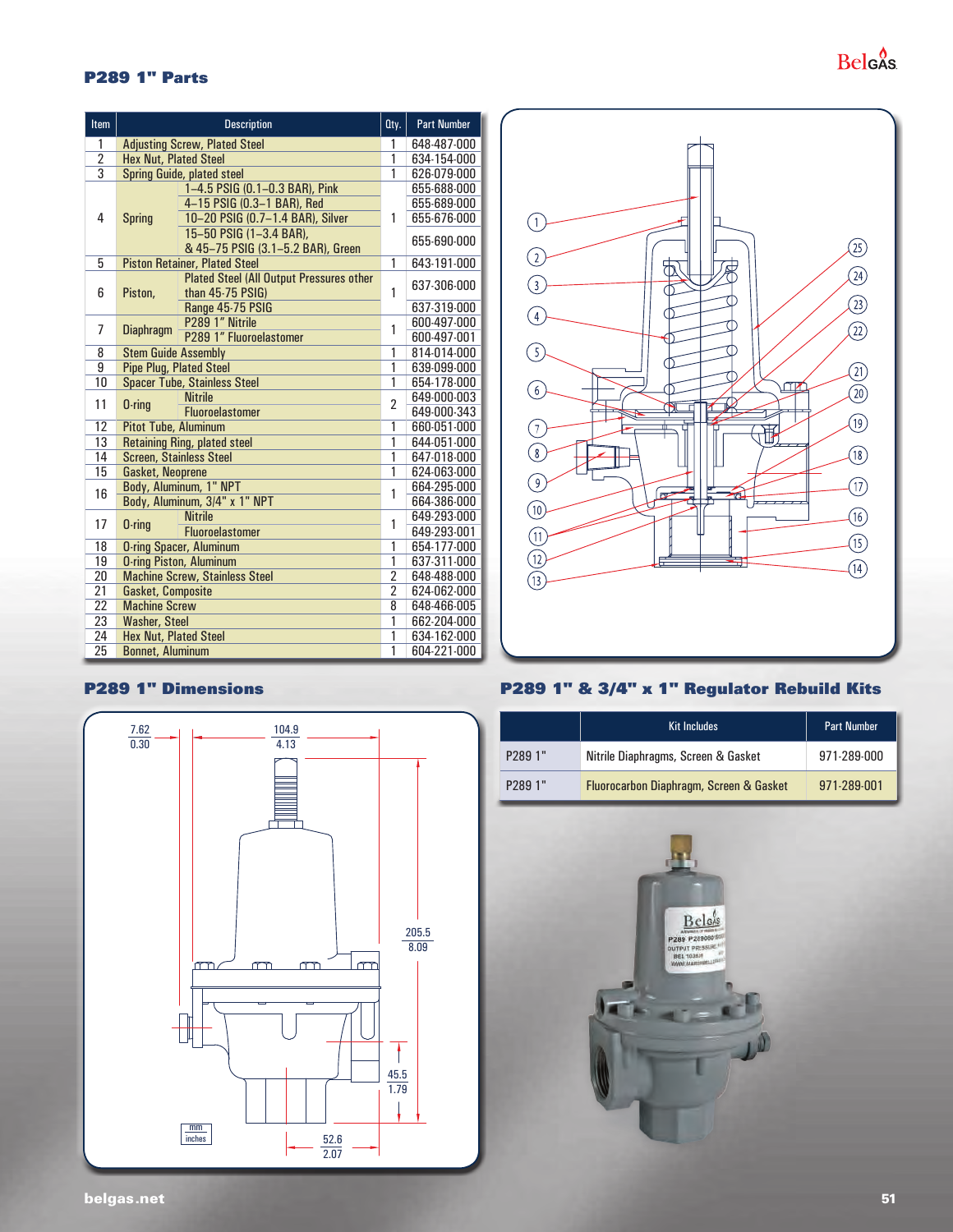#### **L289 & P289 2" Parts**

| Item            | <b>Description</b>                                       |                | <b>Part Number</b> |
|-----------------|----------------------------------------------------------|----------------|--------------------|
| 1               | Gasket, Neoprene                                         | 1              | 624-066-000        |
| $\overline{2}$  | <b>Screen, Stainless Steel</b>                           | 1              | 647-020-000        |
| $\overline{3}$  | Seat Gasket, Neoprene                                    | 1              | 624-071-000        |
| 4               | <b>Brass</b><br><b>Main Seat</b>                         | $\overline{1}$ | 650-132-000        |
|                 | <b>Stainless Steel</b>                                   |                | 650-133-000        |
| 5               | <b>Nitrile</b><br>0-ring                                 | 1              | 649-302-000        |
|                 | <b>Fluoroelastomer</b>                                   |                | 649-301-000        |
| 6               | <b>O-ring, Washer, Stainless Steel</b>                   | 1              | 662-207-000        |
| 7               | <b>Stem Guide Assembly, Cast Iron &amp; Brass</b>        | $\overline{1}$ | 814-015-000        |
| 8               | <b>Upper Pipe Plug</b>                                   | 1              | 639-102-000        |
| 9               | Diaphragm Head, Plated Steel                             | 1              | 637-315-000        |
| 10              | Lower Spring Retainer, Zinc Plated Steel                 | 1              | 643-197-000        |
|                 | 5 to 10" W.C., Olive                                     |                | 655-732-001        |
|                 | 7 to 18" W.C., Dark Blue                                 |                | 655-691-000        |
|                 | 12 to 40" W.C., White                                    |                | 655-767-000        |
| 11              | <b>Spring</b><br>0.5 to 2.25 PSIG (.03 to .15 BAR), Grey | 1              | 655-692-000        |
|                 | 1.75 to 7 PSIG (.12 to .48 BAR), Dark Green              |                | 655-693-000        |
|                 | 4 to 10 PSIG (.27 to .69 BAR), Red Stripe                |                | 655-694-000        |
| 12              | <b>Bonnet, Aluminum</b>                                  | 1              | 604-558-000        |
| $\overline{13}$ | <b>Closing Cap Gasket, Neoprene</b>                      | 1              | 624-069-000        |
| 14              | <b>Closing Cap, Acetal</b>                               |                | 610-056-000        |
| $\overline{15}$ | <b>Adjusting Screw, Zinc</b>                             |                | 648-499-000        |
| 16              | <b>Upper Spring Seat Washer, Aluminum</b>                |                | 662-206-000        |
| 17              | <b>Hex Nut, Plated Steel</b>                             |                | 634-173-000        |
| 18              | <b>Brass</b><br><b>Pitot Tube</b>                        | 1              | 660-053-000        |
|                 | <b>Stainless Steel</b>                                   |                | 660-054-000        |
| $\overline{19}$ | <b>Machine Bolt, Stainless Steel</b>                     | 8              | 648-466-000        |
| 20              | <b>Nitrile</b>                                           | 1              | 618-071-000        |
|                 | <b>Diaphragm</b><br>Fluoroelastomer                      |                | 618-071-001        |
| 21              | <b>Machine Screw, Stainless Steel</b>                    | 4              | 648-500-000        |
| $\overline{22}$ | Low Pipe Plug, Plated Steel                              | 1              | 639-099-000        |
| $\overline{23}$ | <b>Snap Washer, Plated Steel</b>                         | 1              | 662-208-000        |
| 24              | <b>Brass</b>                                             | 1              | 654-181-000        |
|                 | <b>Spacer</b><br><b>Stainless Steel</b>                  |                | 654-182-000        |
| 25              | Gasket, Neoprene                                         | 3              | 624-065-000        |
|                 | 3/4" x 2" Aluminum (L289)                                |                | 664-303-000        |
|                 | 1" x 2" Aluminum (L289)                                  |                | 664-303-001        |
| 26              | <b>Body</b><br>2" x 2" Aluminum (L289)                   | 1              | 664-303-002        |
|                 | 2" x 2" Iron (P289)                                      |                | 664-302-000        |
| $\overline{27}$ | <b>Retaining Ring, Plated Steel</b>                      | $\overline{1}$ | 644-054-000        |



#### **P289 2" Dimensions**



## **P289 2" Regulator Rebuild Kits**

|                     | <b>Kit Includes</b>                                                                               | <b>Part Number</b> |
|---------------------|---------------------------------------------------------------------------------------------------|--------------------|
| P <sub>289</sub> 2" | Nitrile Diaphragms, Screen, Screen Gasket<br>(Neoprene), Composite Gaskets (Qty.3)                | 971-289-002        |
| P <sub>289</sub> 2" | Fluorocarbon Diaphragm, Screen, Screen<br><b>Gasket (Neoprene), Composite Gaskets</b><br>(Qty. 3) | 971-289-003        |